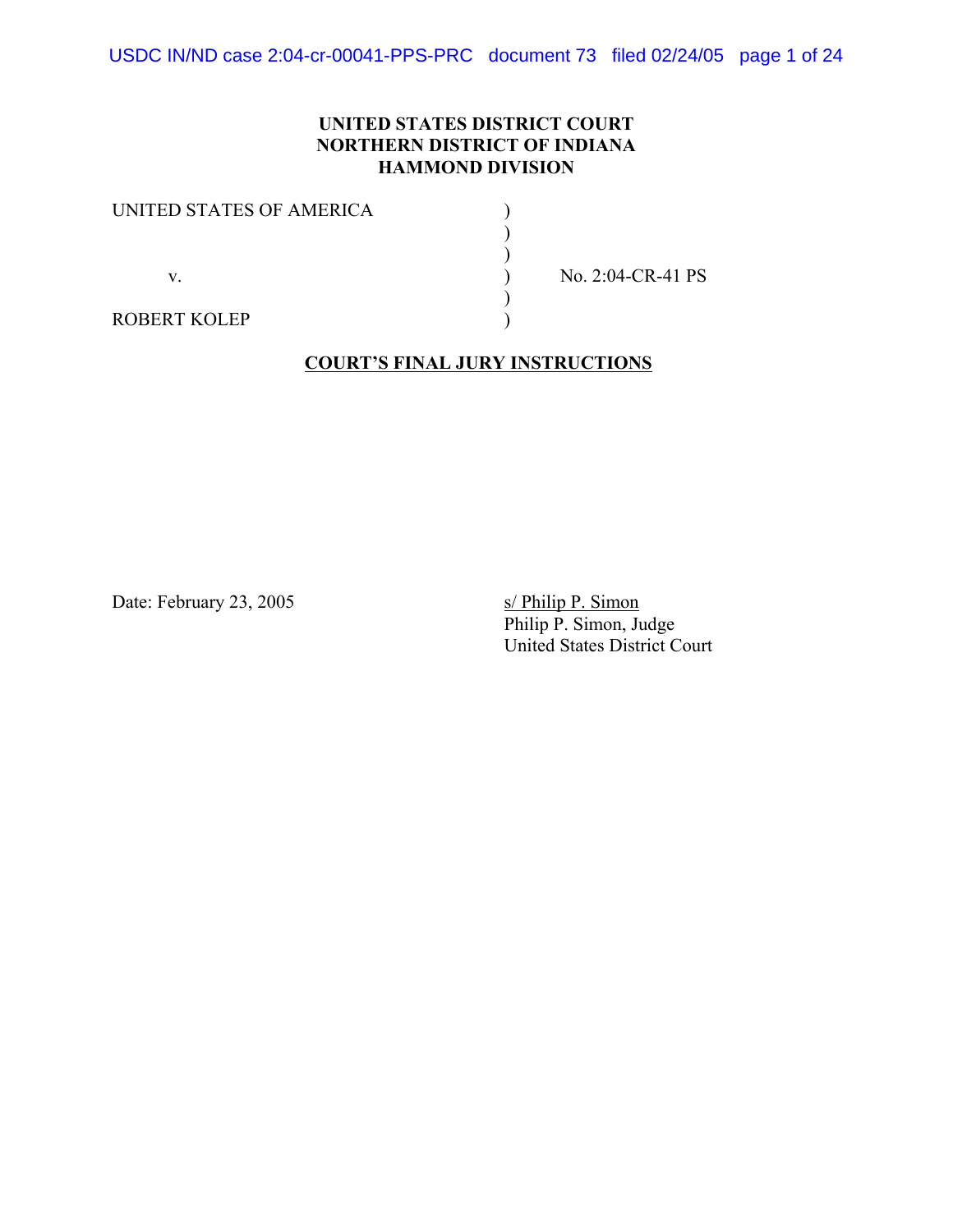Members of the jury, you have seen and heard all the evidence and the arguments of the attorneys. Now I will instruct you on the law.

You have two duties as a jury. Your first duty is to decide the facts from the evidence in the case. This is your job, and yours alone.

Your second duty is to apply the law that I give you to the facts. You must follow these instructions, even if you disagree with them. Each of the instructions is important, and you must follow all of them.

Perform these duties fairly and impartially. Do not allow sympathy, prejudice, fear, or public opinion to influence you. You should not be influenced by any person's race, color, religion, national ancestry, or sex.

Nothing I say now, and nothing I said or did during the trial, is meant to indicate any opinion on my part about what the facts are or about what your verdict should be.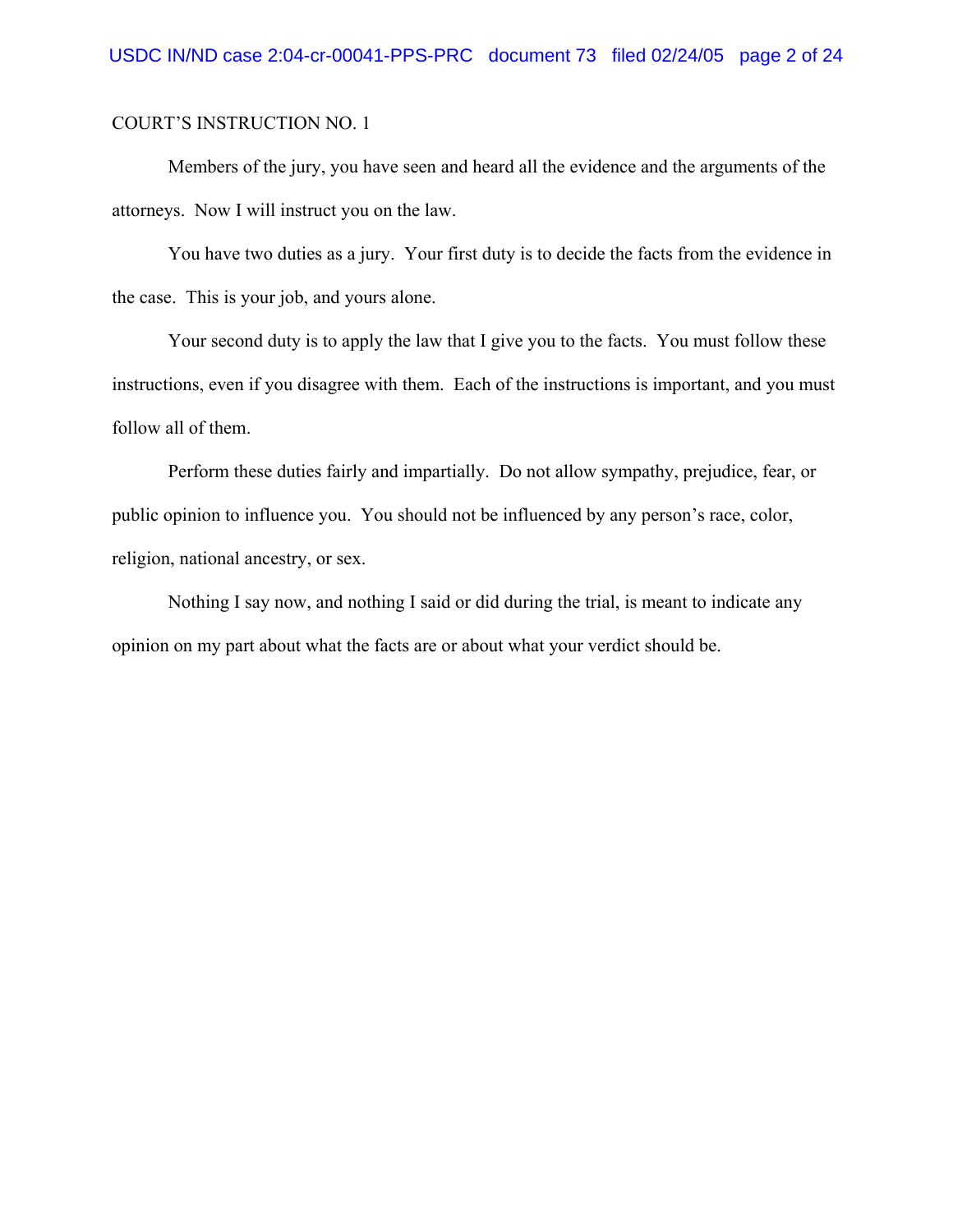The evidence consists of the testimony of the witnesses, the exhibits admitted in evidence, and stipulations. A stipulation is an agreement between both sides that certain facts are true or that a person would have given certain testimony.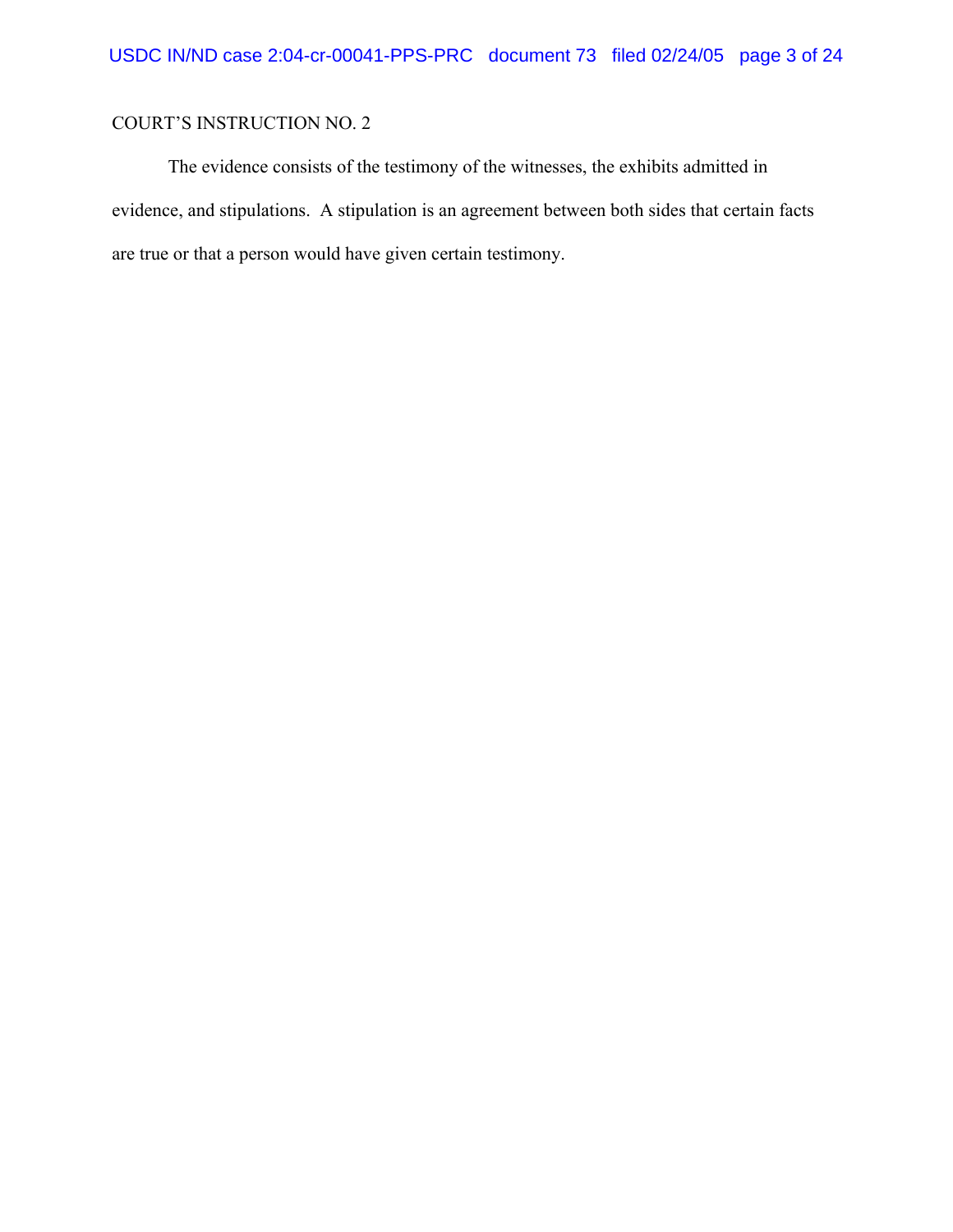You are to decide whether the testimony of each of the witnesses is truthful and accurate, in part, in whole, or not at all, as well as what weight, if any, you give to the testimony of each witness. In evaluating the testimony of any witness, you may consider, among other things:

- the witness's age;

- the witness's intelligence;

- the ability and opportunity the witness had to see, hear, or know the things that the witness testified about;

- the witness's memory;

- any interest, bias, or prejudice the witness may have;

- the manner of the witness while testifying; and

- the reasonableness of the witness's testimony in light of all the evidence in the case.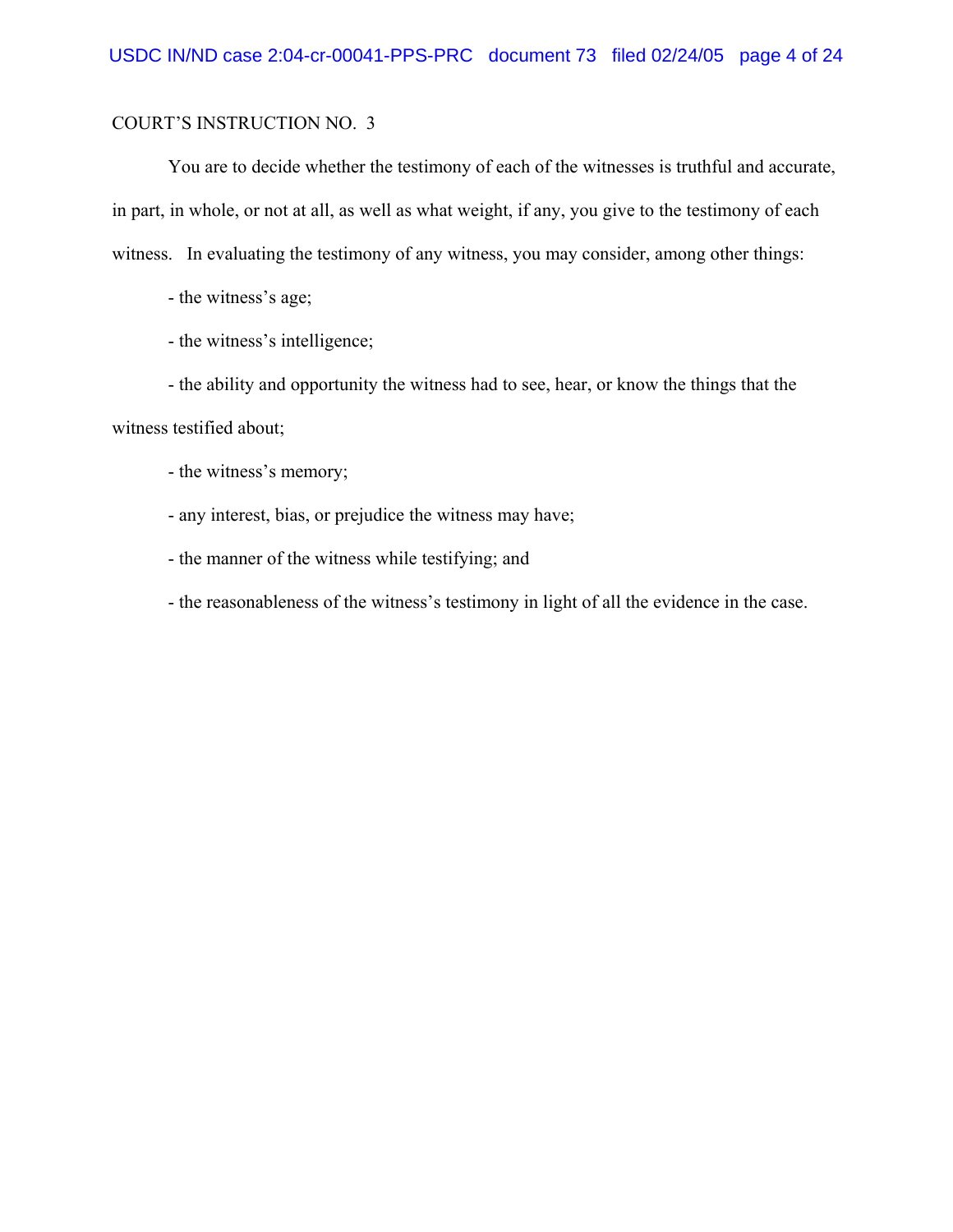You should use common sense in weighing the evidence and consider the evidence in light of your own observations in life. In our lives, we often look at one fact and conclude from it that another fact exists. In law we call this "inference." A jury is allowed to make reasonable inferences. Any inferences you make must be reasonable and must be based on the evidence in the case.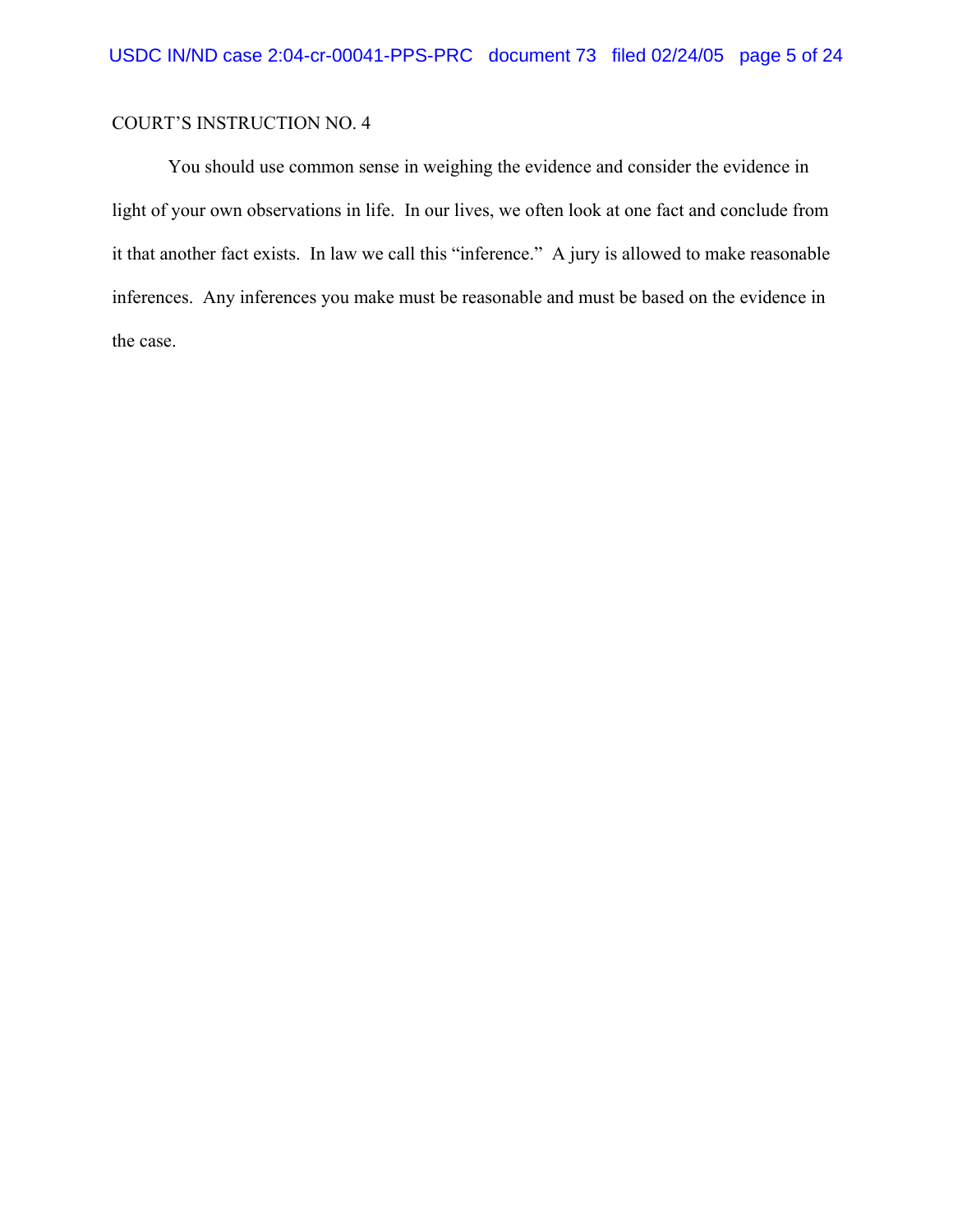Some of you have heard the phrases "circumstantial evidence" and "direct evidence." Direct evidence is the testimony of someone who claims to have personal knowledge of the commission of the crime which has been charged, such as an eyewitness. Circumstantial evidence is the proof of a series of facts which tend to show whether the defendant is guilty or not guilty. The law makes no distinction between the weight to be given either direct or circumstantial evidence. You should decide how much weight to give to any evidence. All the evidence in the case, including the circumstantial evidence, should be considered by you in reaching your verdict.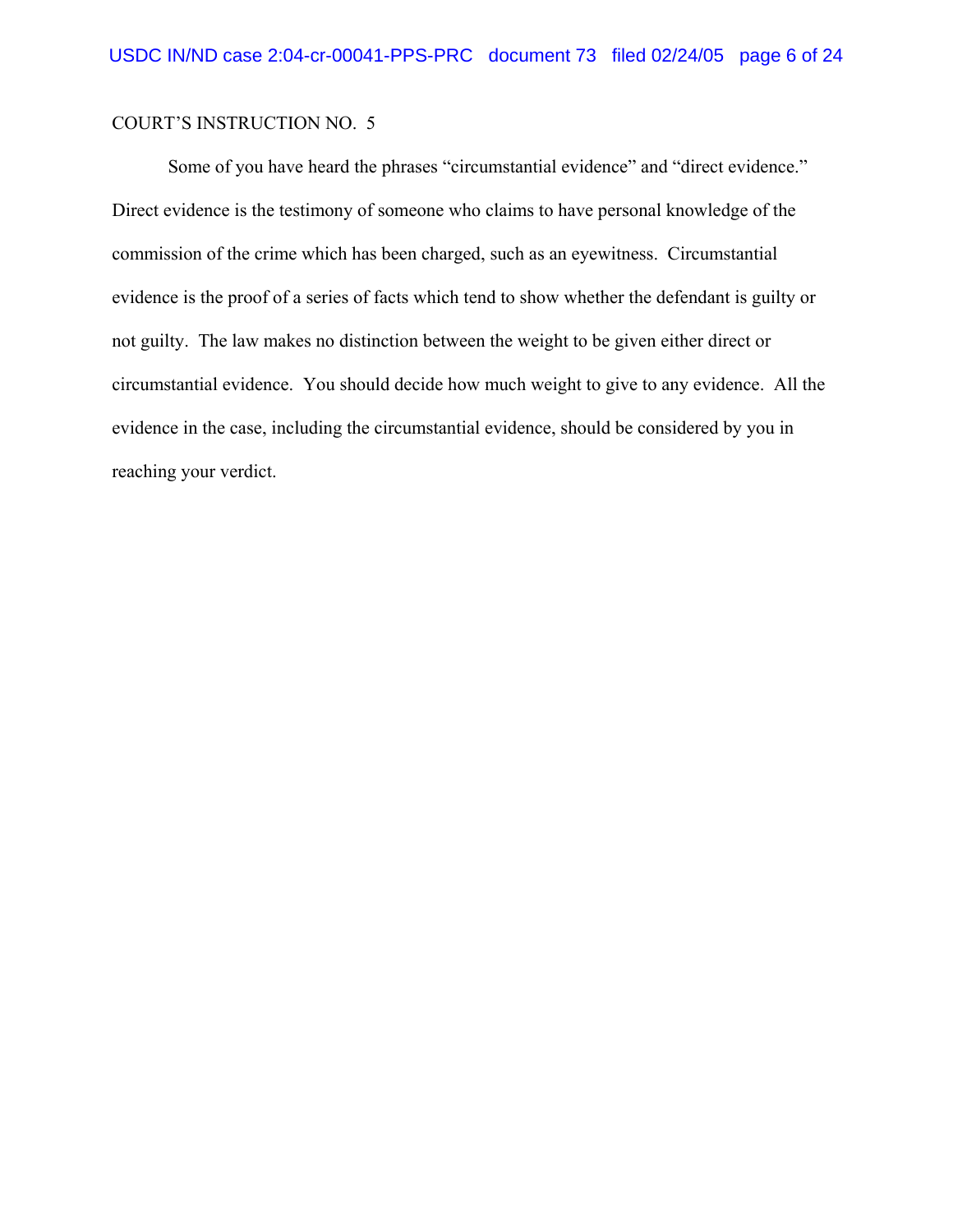Certain things are not evidence. I will list them for you:

First, testimony and exhibits that I struck from the record, or that I told you to disregard, are not evidence and must not be considered.

Second, anything that you may have seen or heard outside the courtroom is not evidence and must be entirely disregarded. This includes any press, radio, or television reports you may have seen or heard. Such reports are not evidence and your verdict must not be influenced in any way by such publicity.

Third, questions and objections by the lawyers are not evidence. Attorneys have a duty to object when they believe a question is improper. You should not be influenced by any objection or by my ruling on it.

Fourth, the lawyers' statements to you are not evidence. The purpose of these statements is to discuss the issues and the evidence. If the evidence as you remember it differs from what the lawyers said, your memory is what counts.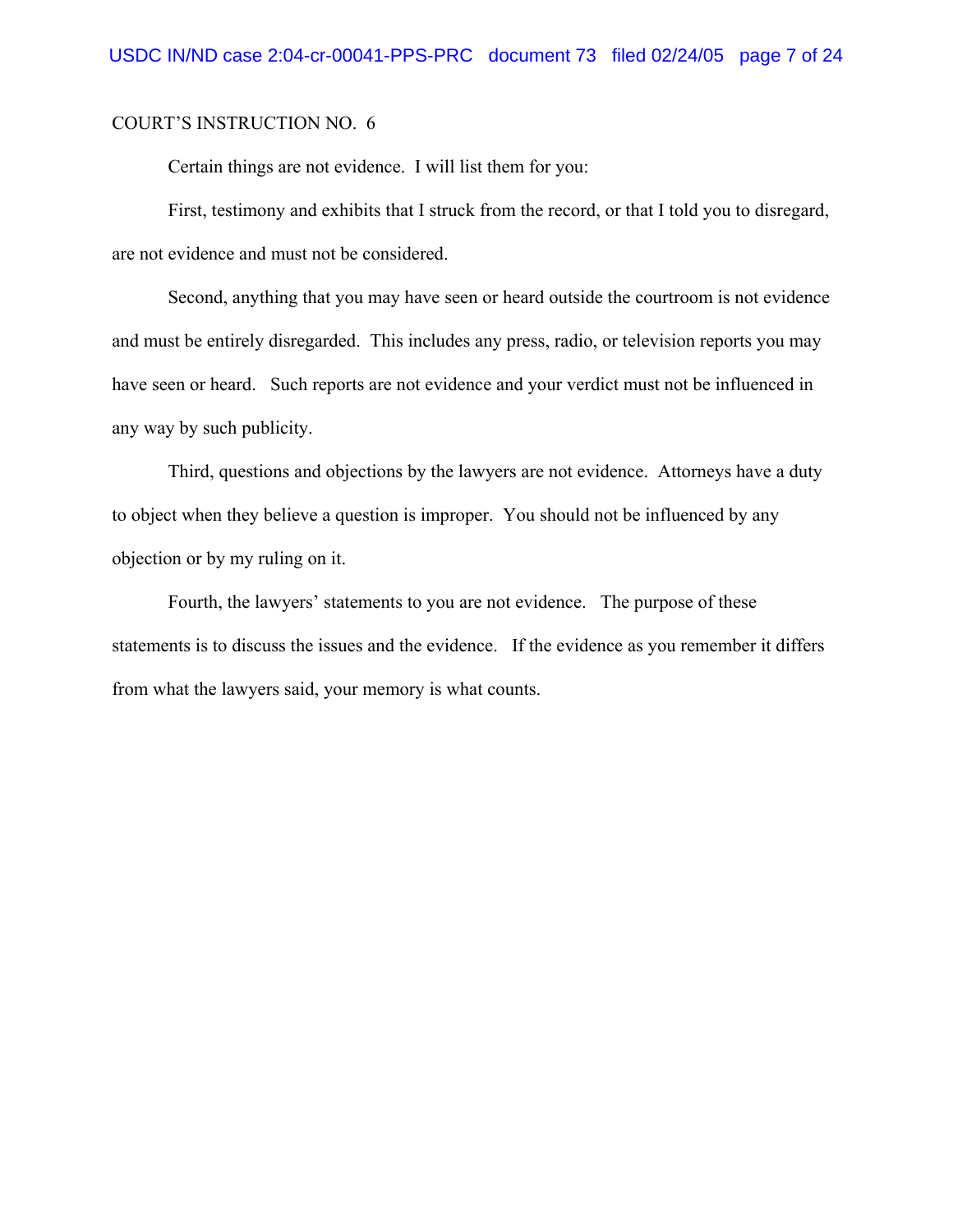USDC IN/ND case 2:04-cr-00041-PPS-PRC document 73 filed 02/24/05 page 8 of 24

# COURT'S INSTRUCTION NO. 7

It is proper for an attorney to interview any witness in preparation for trial.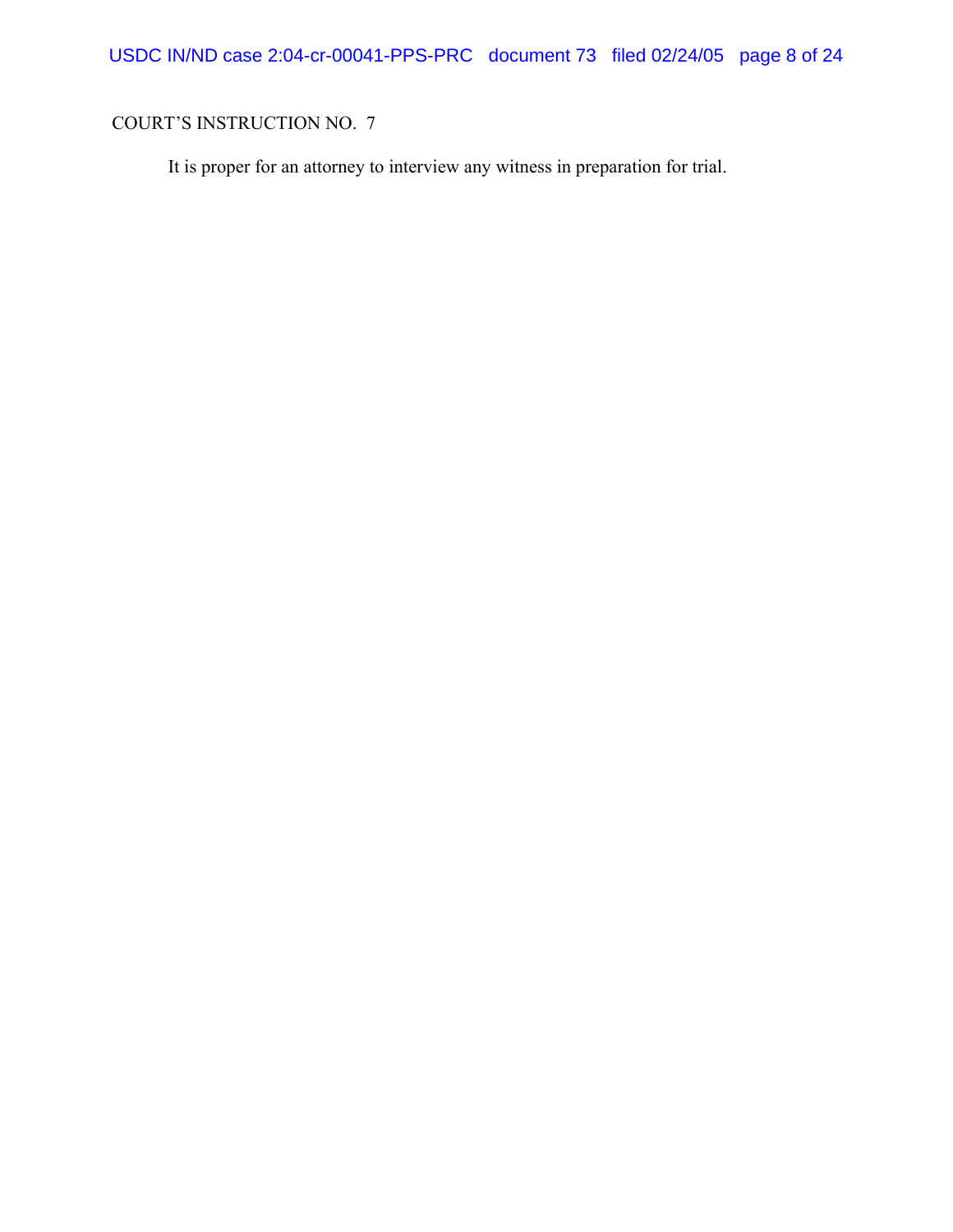You may find the testimony of one witness or a few witnesses more persuasive than the testimony of a larger number. You need not accept the testimony of the larger number of witnesses.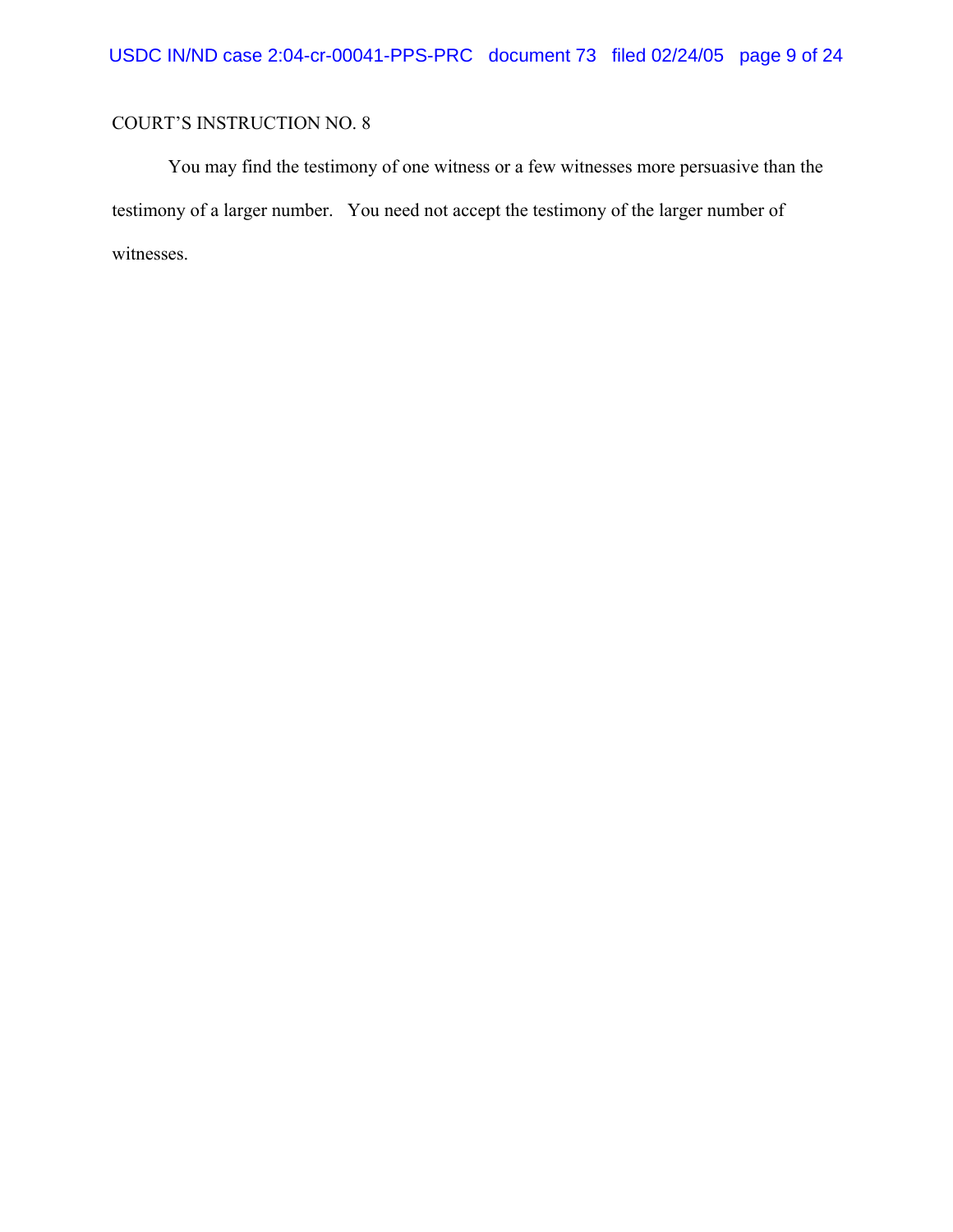The indictment in this case is the formal method of accusing the defendant of an offense and placing the defendant on trial. It is not evidence against the defendant and does not create any inference of guilt.

The defendant is charged with the offense of possessing a firearm after having been convicted of a crime punishable by a term of imprisonment of more than one year. The defendant has pleaded not guilty to the charge.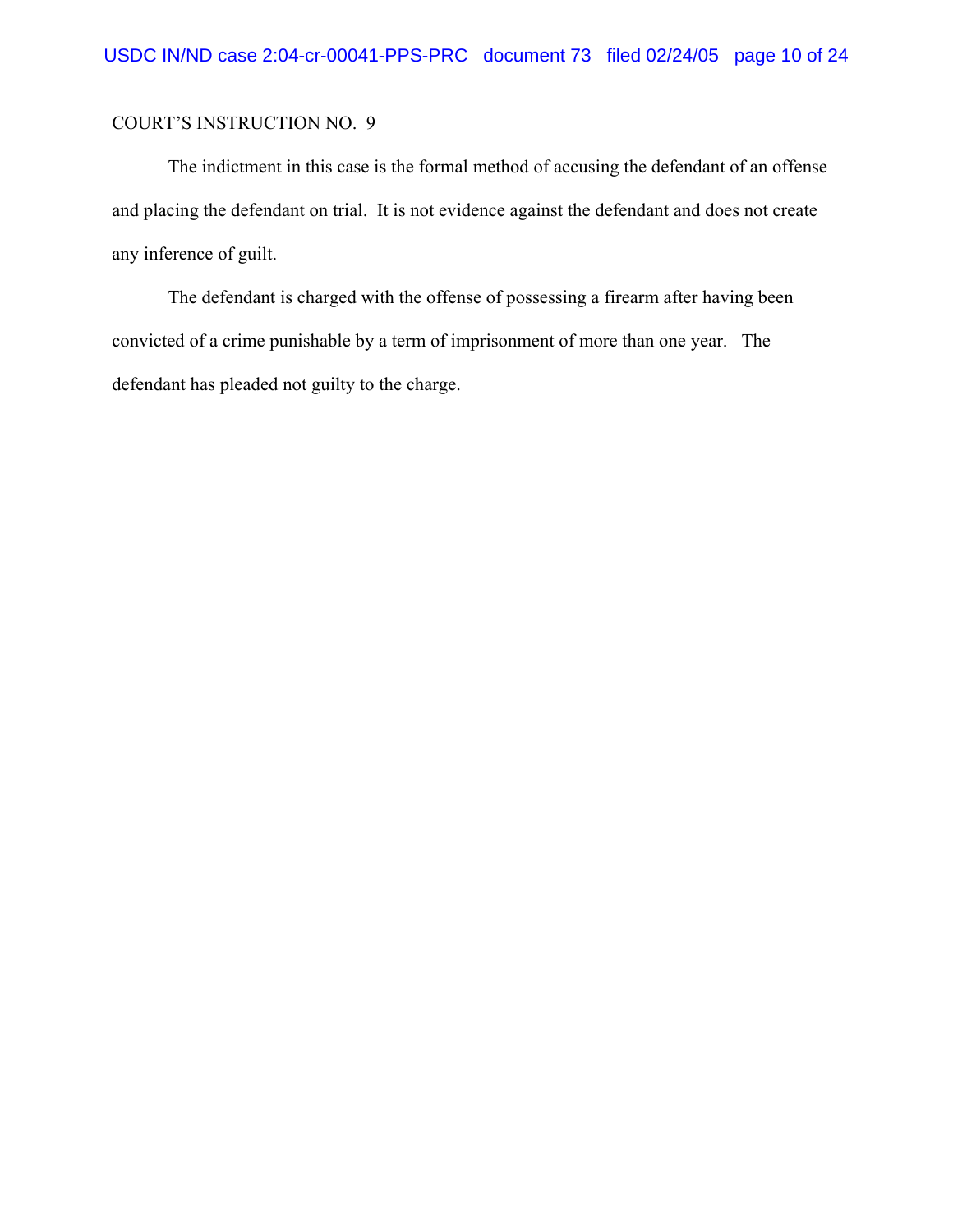The defendant is presumed to be innocent of the charge. This presumption continues during every stage of the trial and your deliberations on the verdict. It is not overcome unless from all the evidence in the case you are convinced beyond a reasonable doubt that the defendant is guilty as charged. The government has the burden of proving the guilt of the defendant beyond a reasonable doubt. This burden of proof stays with the government throughout the case. The defendant is never required to prove his innocence or to produce any evidence at all.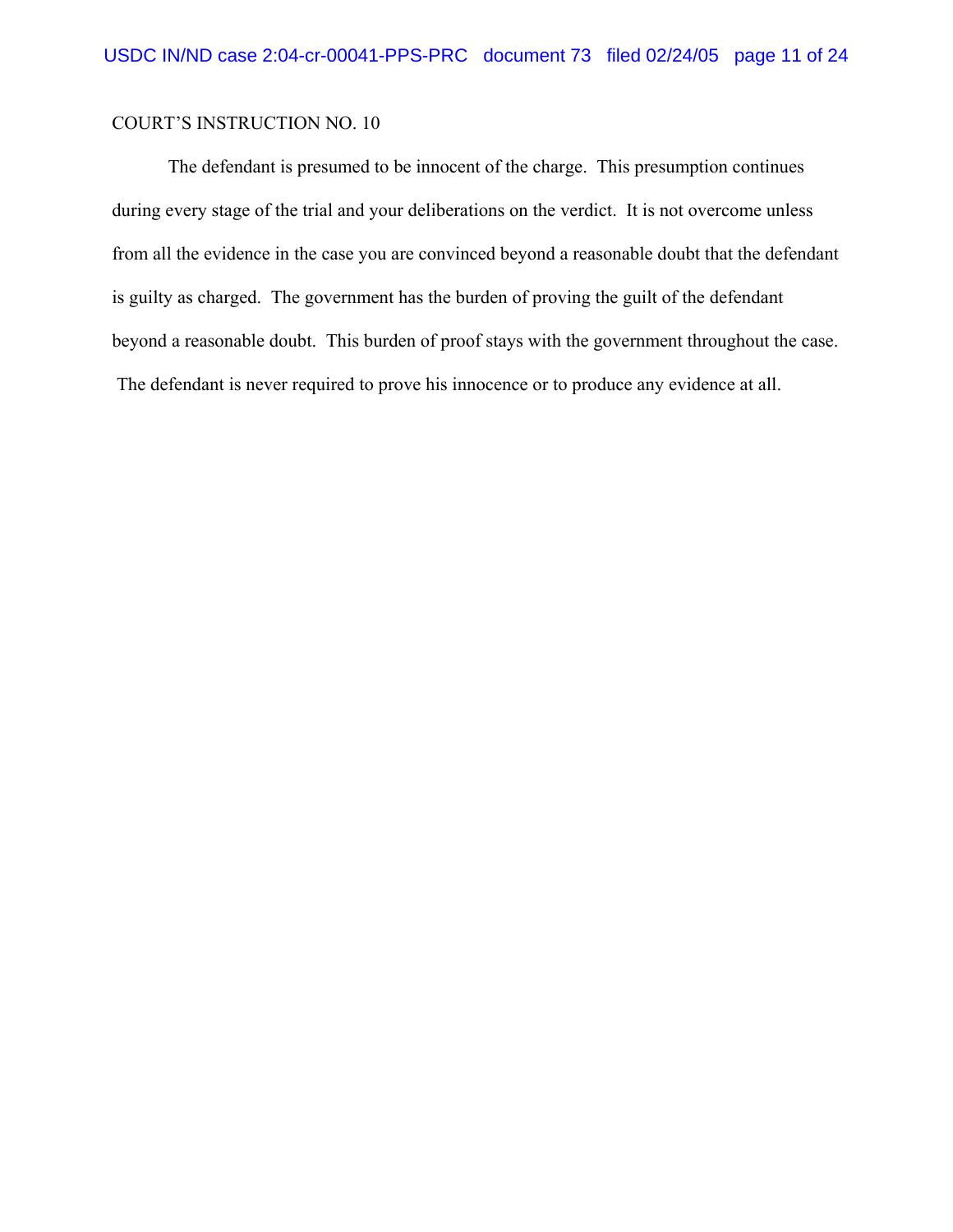The defendant has an absolute right not to testify. The fact that the defendant did not testify should not be considered by you in any way in arriving at your verdict.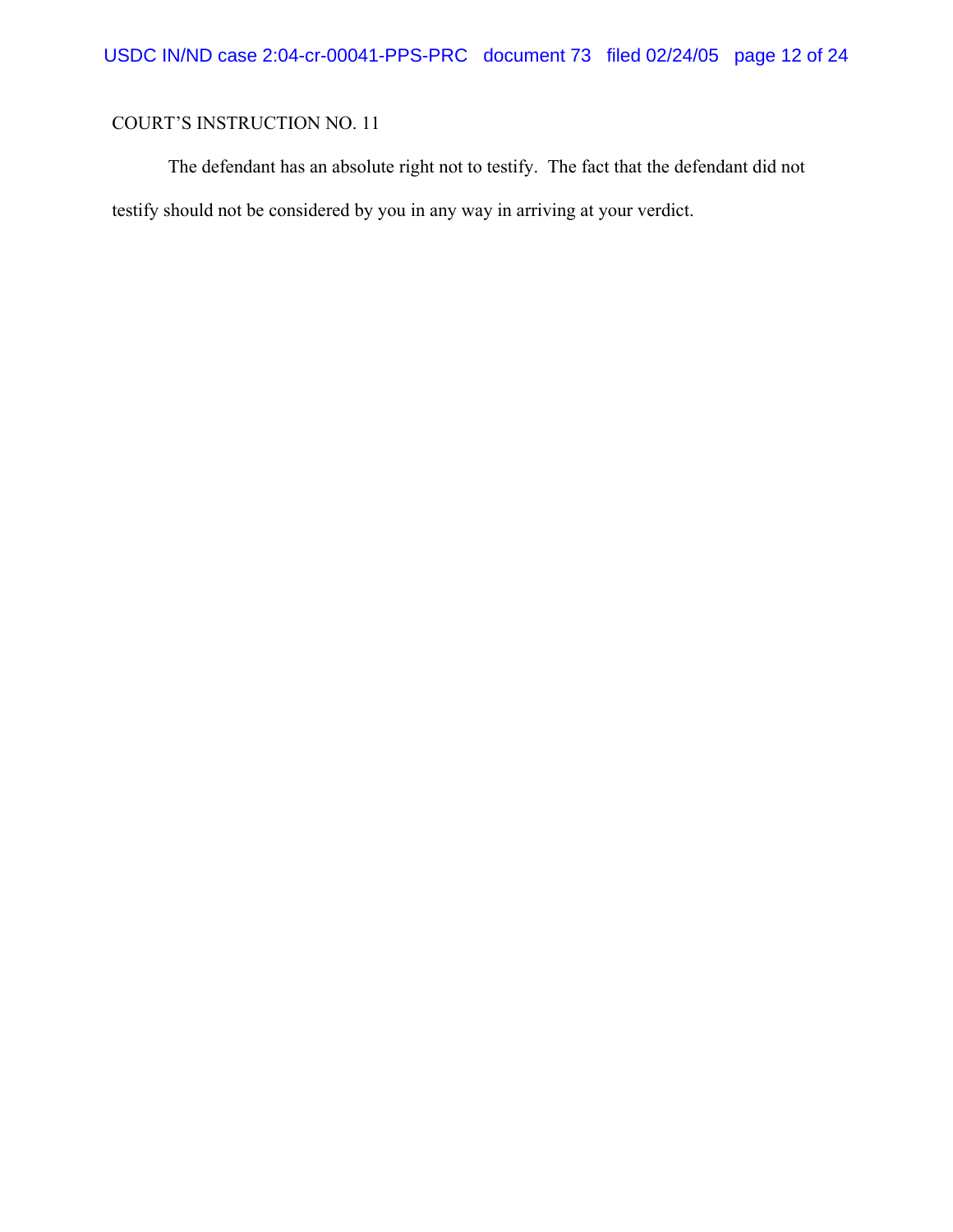You have received evidence of statements said to be made by the defendant to a number of witnesses in this case. You must decide whether the defendant did in fact make the statements. If you find that the defendant did make the statements, then you must decide what weight, if any, you feel the statements deserve. In making this decision, you should consider all matters in evidence having to do with the statements, including those concerning the defendant himself and the circumstances under which the statements were made.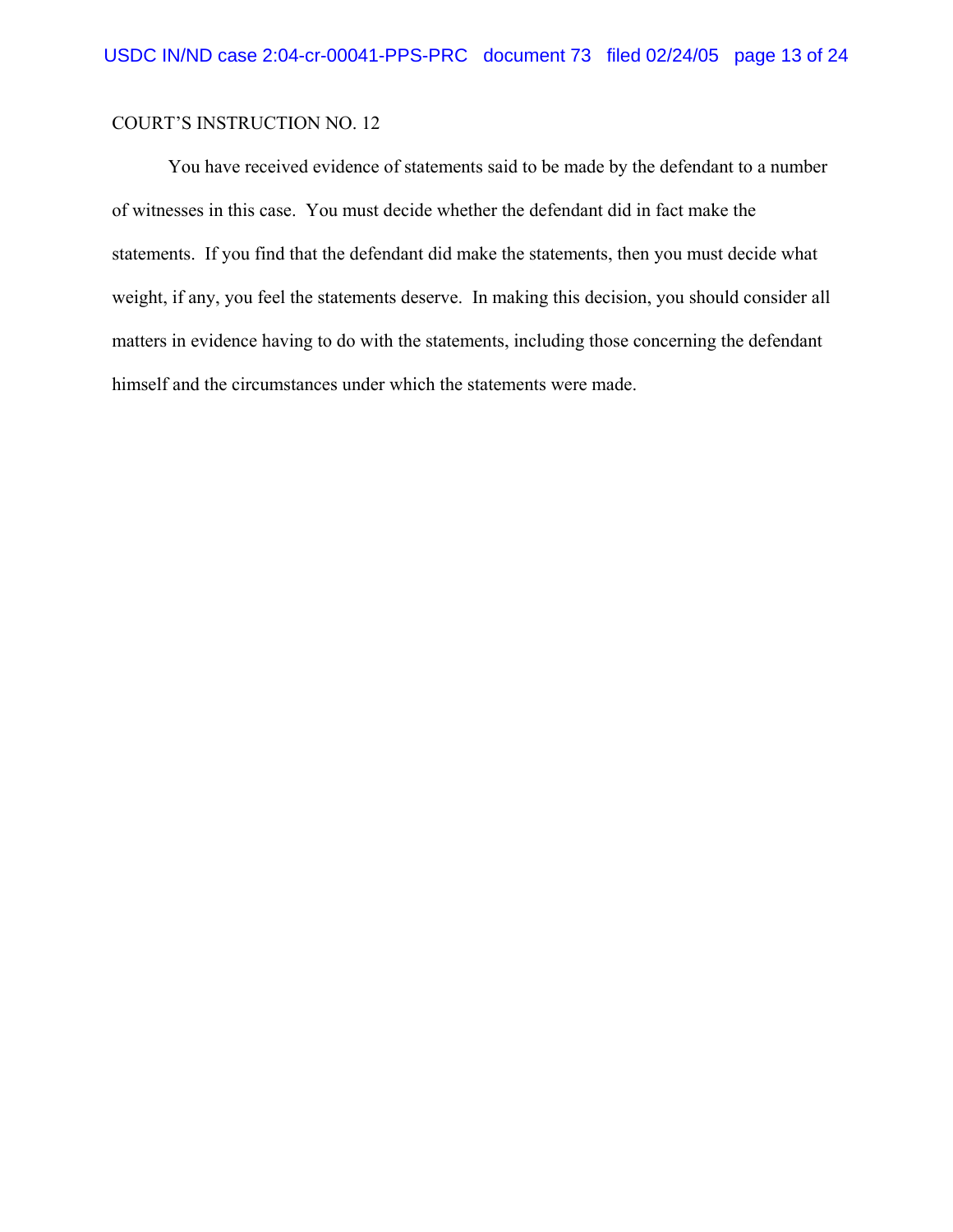You have heard testimony of an identification of a person. Identification testimony is an expression of belief or impression by the witness. You should consider whether, or to what extent, the witness had the ability and the opportunity to observe the person at the time of the offense and to make a reliable identification later. You should also consider the circumstances under which the witness later made the identification.

The government has the burden of proving beyond a reasonable doubt that the defendant was the person who committed the crime charged.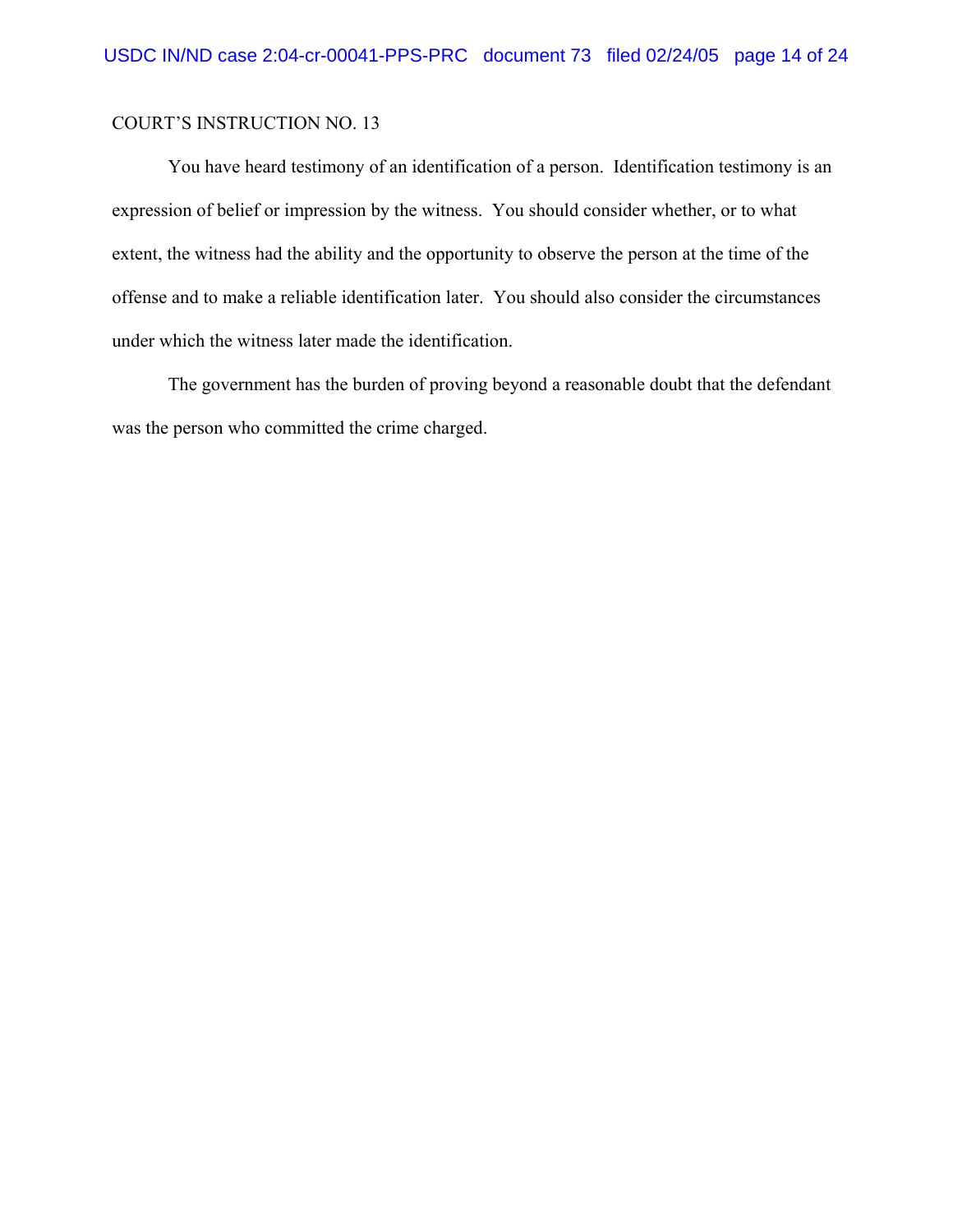You have heard evidence that before the trial a witness made a statement that may be inconsistent with the witness's testimony here in court. If you find that it is inconsistent, you may consider the earlier statement only in deciding the truthfulness and accuracy of that witness's testimony in this trial. You may not use it as evidence of the truth of the matters contained in that prior statement.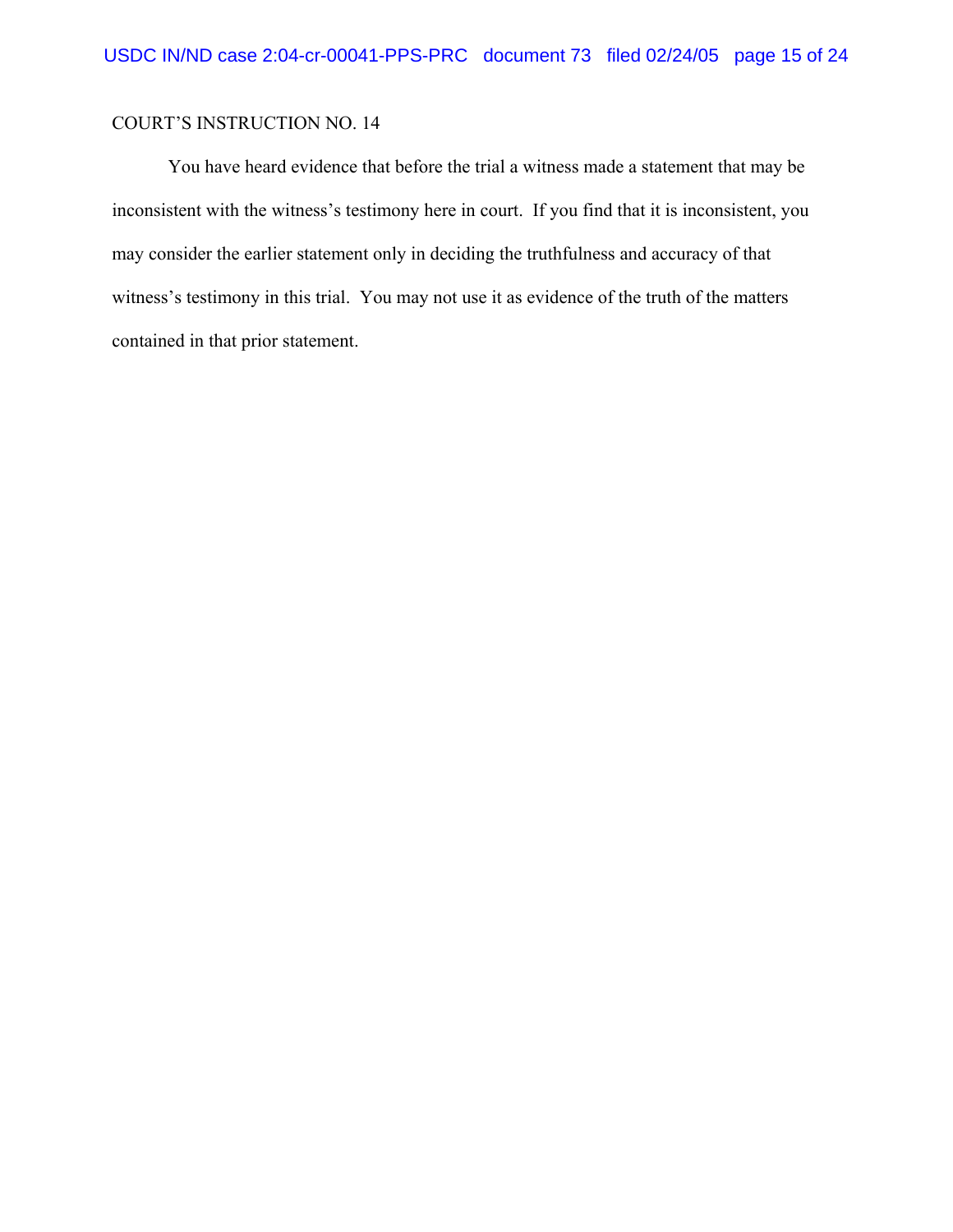To sustain the charge of possessing a firearm after having been convicted of a crime punishable by a term of imprisonment of more than one year, the government must prove the following propositions:

First, that prior to on or about November 27, 2003, the defendant had been convicted of a crime that was punishable by a term of imprisonment of more than one year;

Second, that on or about November 27, 2003, the defendant knowingly possessed a firearm; and

Third, that the firearm possessed by the defendant had traveled in interstate commerce prior to the defendant's possession of it on or about that date.

If you find from your consideration of all the evidence that each of these propositions has been proved beyond a reasonable doubt, then you should find the defendant guilty.

If, on the other hand, you find from your consideration of all the evidence that any one of these propositions has not been proved beyond a reasonable doubt, then you should find the defendant not guilty.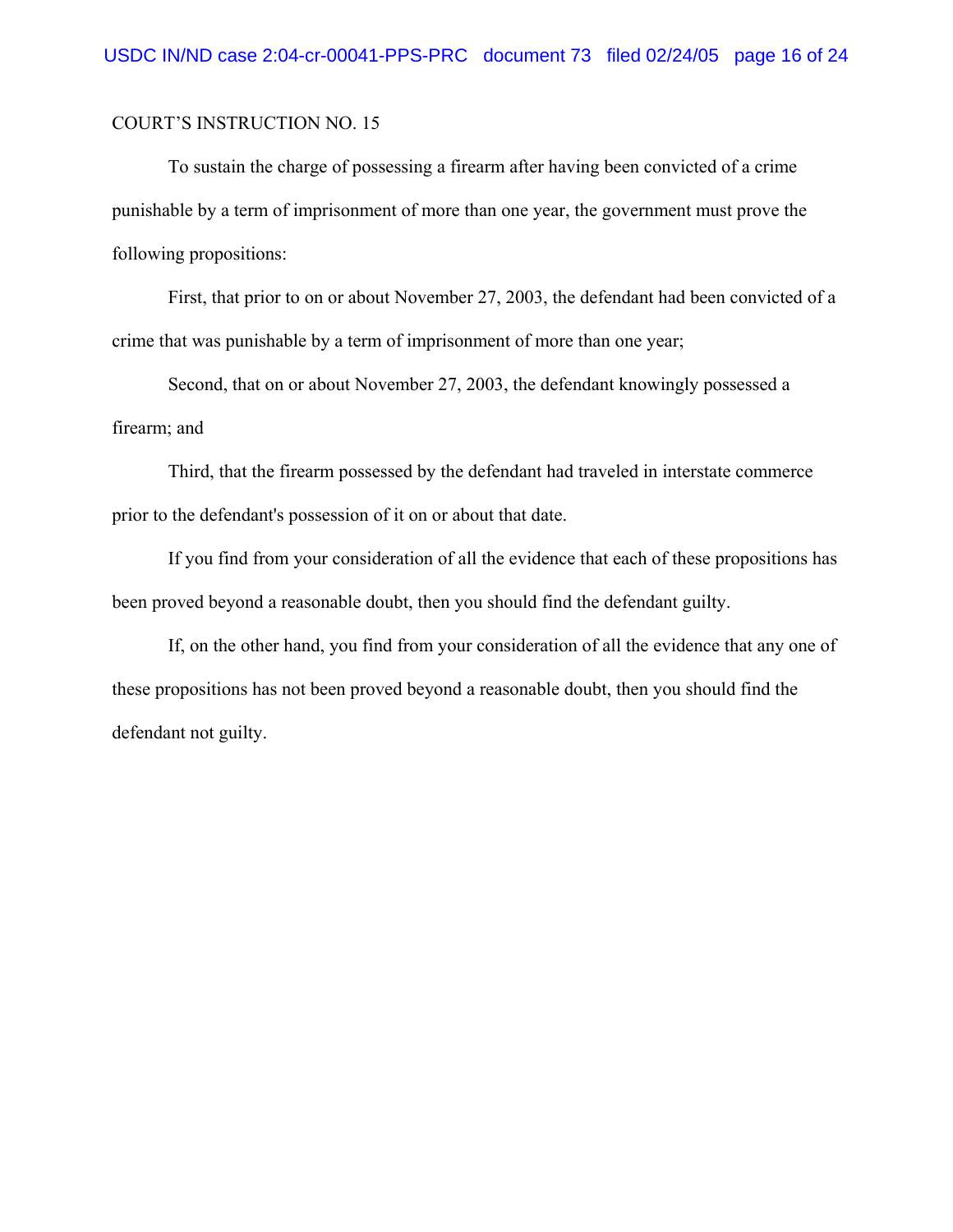You have heard that the government and the defendant have stipulated (1) that prior to the date of the offense for which he is on trial here, the defendant, Robert Kolep, was in fact previously convicted of a crime punishable by a term of imprisonment of more than one year, and (2) that Government's Exhibit No. 1A, the Raven Arms, Model MP-25, .25 caliber, semiautomatic pistol bearing serial number 1314960, was manufactured in the State of California and thus affected interstate commerce in that said firearm had to cross state lines to be found in the State of Indiana on or about November 27, 2003. You may therefore accept these facts as proven.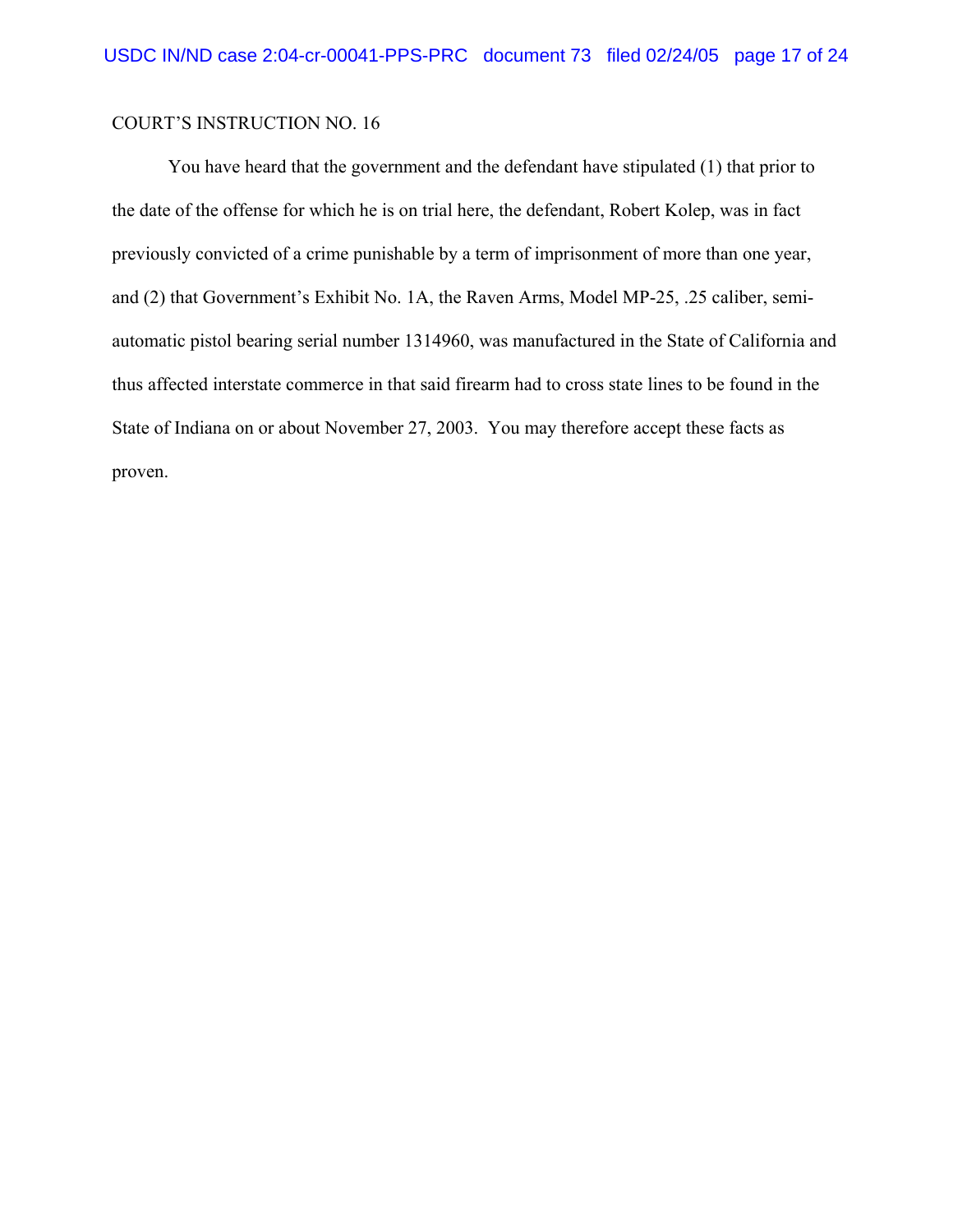Possession of an object is the ability to control it. Possession may exist even when a person is not in physical contact with the object, but knowingly has the power and intention to exercise direction or control over it, either directly or through others. However, mere proximity to a firearm in itself is not enough to constitute constructive possession. Also, mere presence in a room where the firearm or ammunition is found is insufficient without more to establish constructive possession.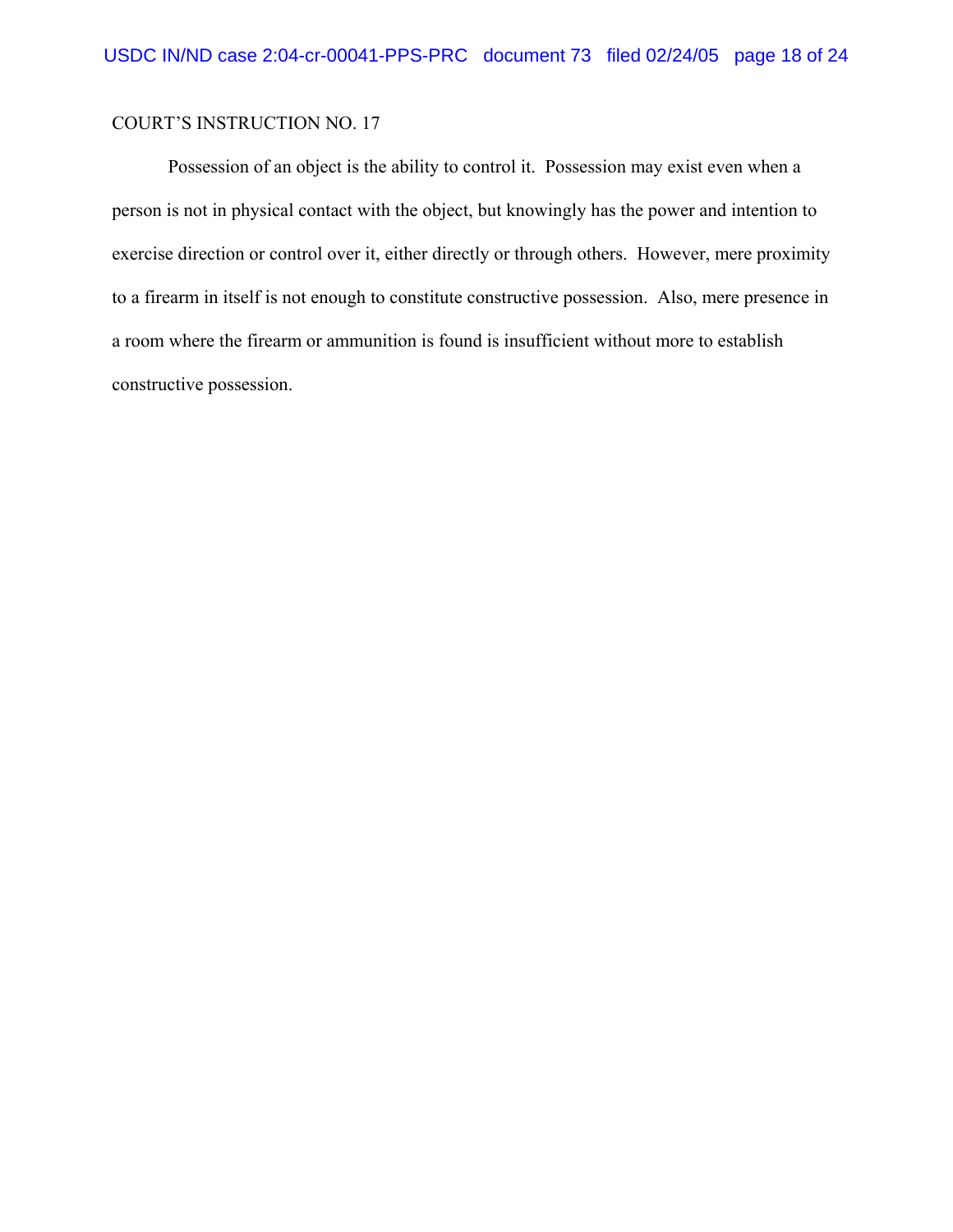When the word "knowingly" is used in these instructions, it means that the defendant realized what he was doing and was aware of the nature of his conduct, and did not act through ignorance, mistake or accident. Knowledge may be proved by the defendant's conduct, and by all the facts and circumstances surrounding the case.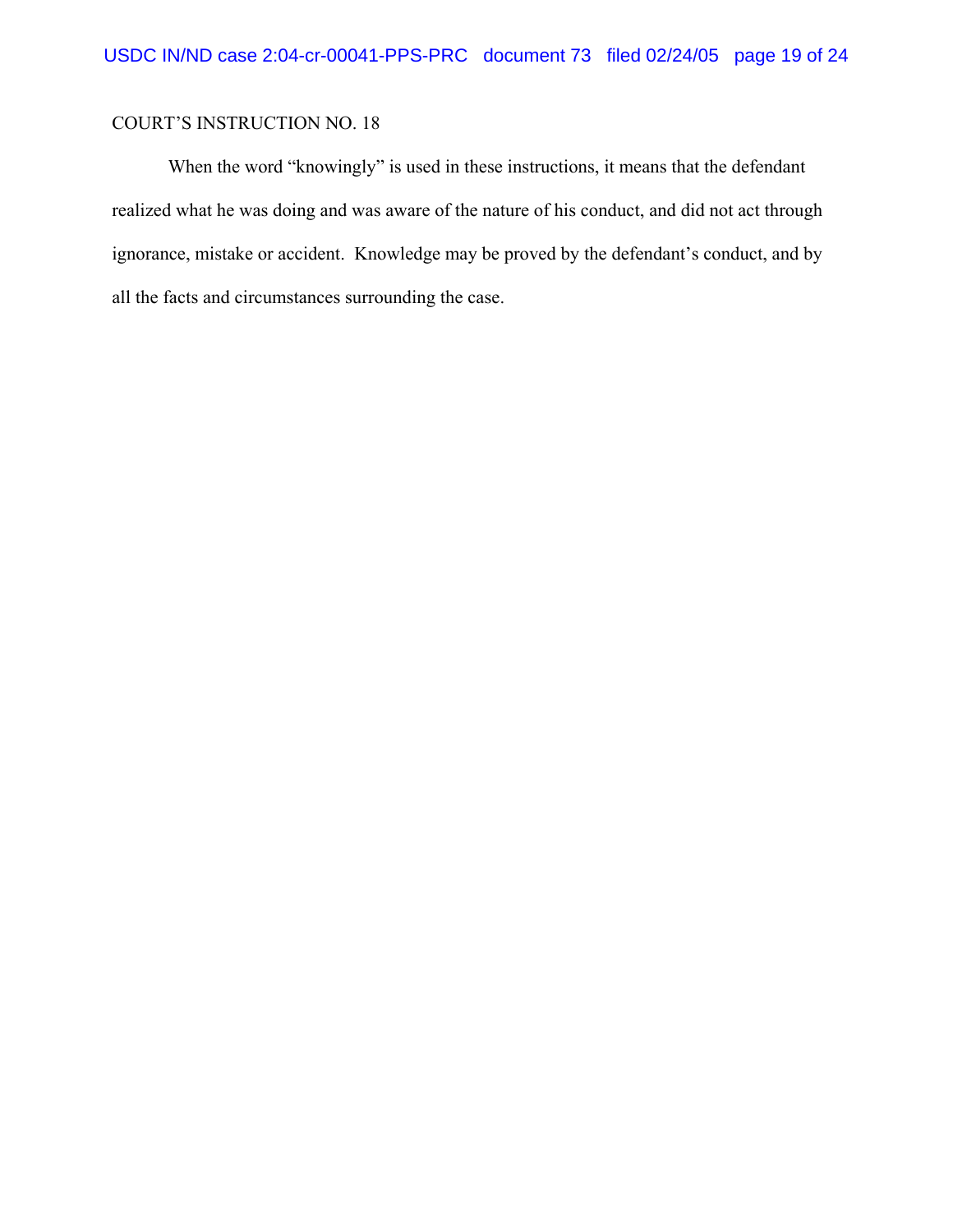The indictment charges that the offense was committed "on or about" November 27, 2003. The government must prove that the offense happened reasonably close to that date but is not required to prove that the alleged offense happened on that exact date.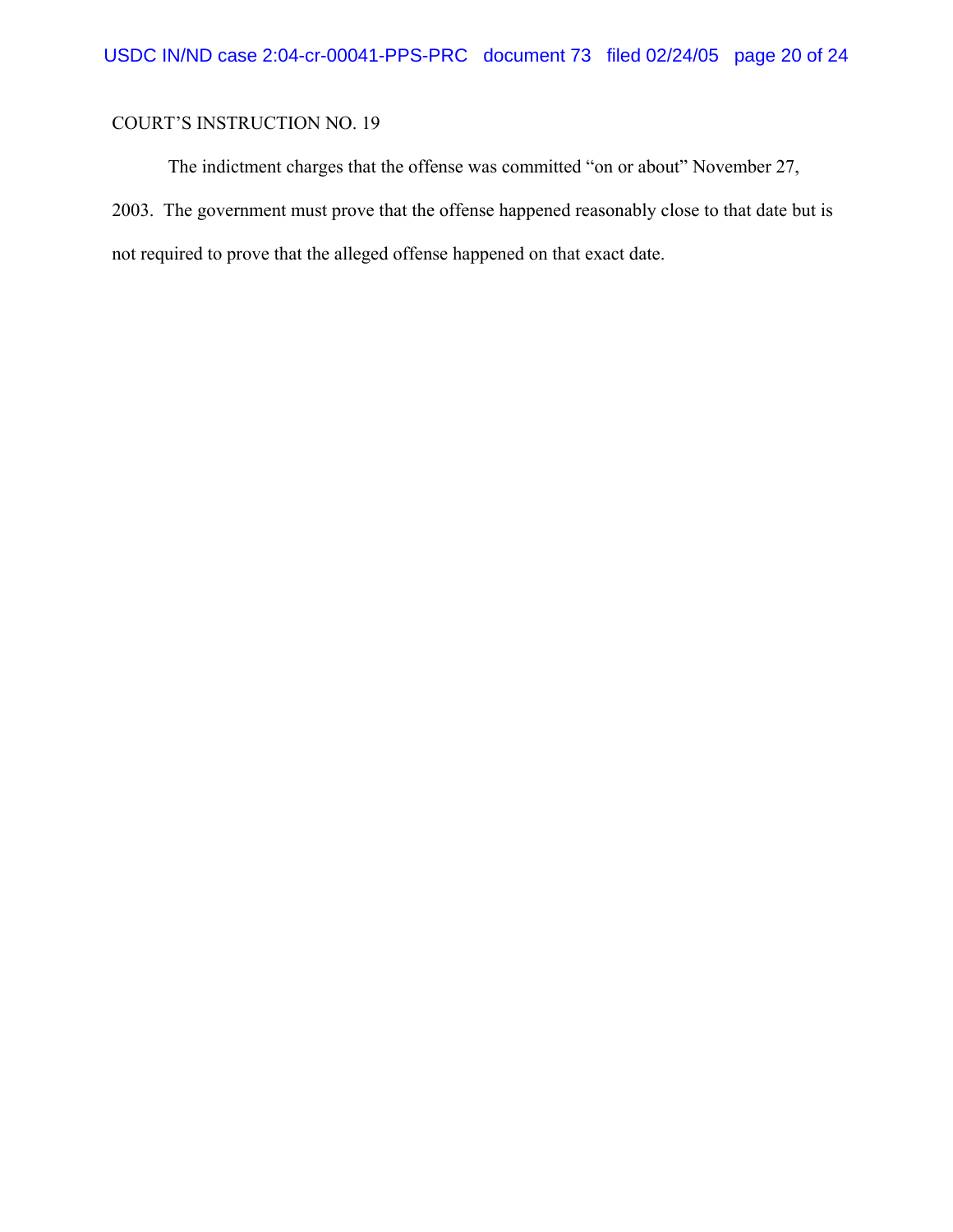The indictment alleges that the defendant possessed a firearm on or about November 27, 2003. The government must prove that the defendant committed the act alleged by proof beyond a reasonable doubt. In order to find that the government has proved the defendant possessed a firearm on or about November 27, 2003, the jury must unanimously agree on the specific act that the defendant committed.

For example, if some of you find the defendant possessed a weapon on one occasion and the rest of you find that the defendant possessed a weapon on a different occasion, then there is no unanimous agreement on which act the government has proved. On the other hand, if all jurors find that the defendant possessed a weapon on the same occasion, then there is a unanimous agreement.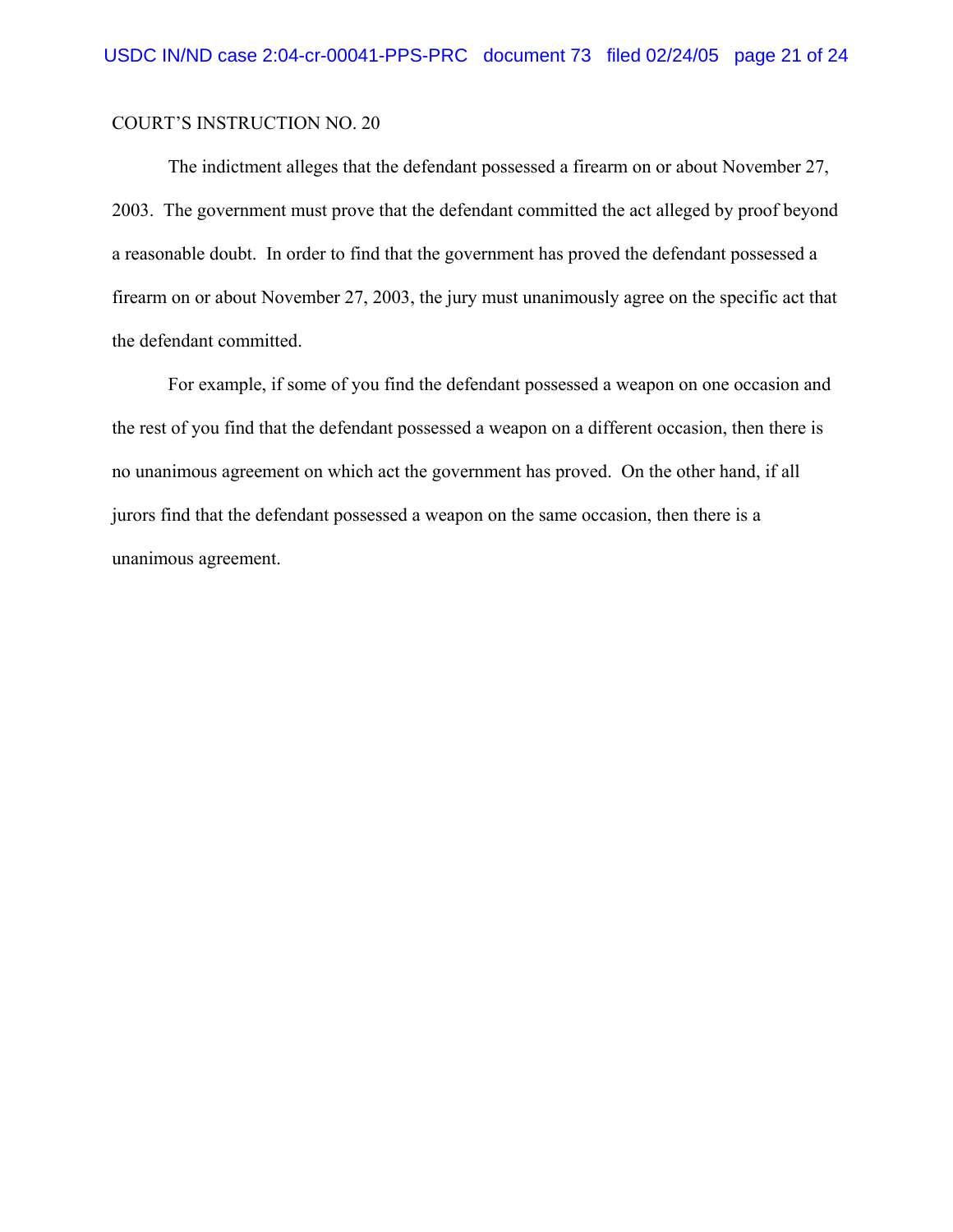Upon retiring to the jury room, select one of your number as your foreperson. The foreperson will preside over your deliberations and will be your representative here in court.

Forms of verdict have been prepared for you.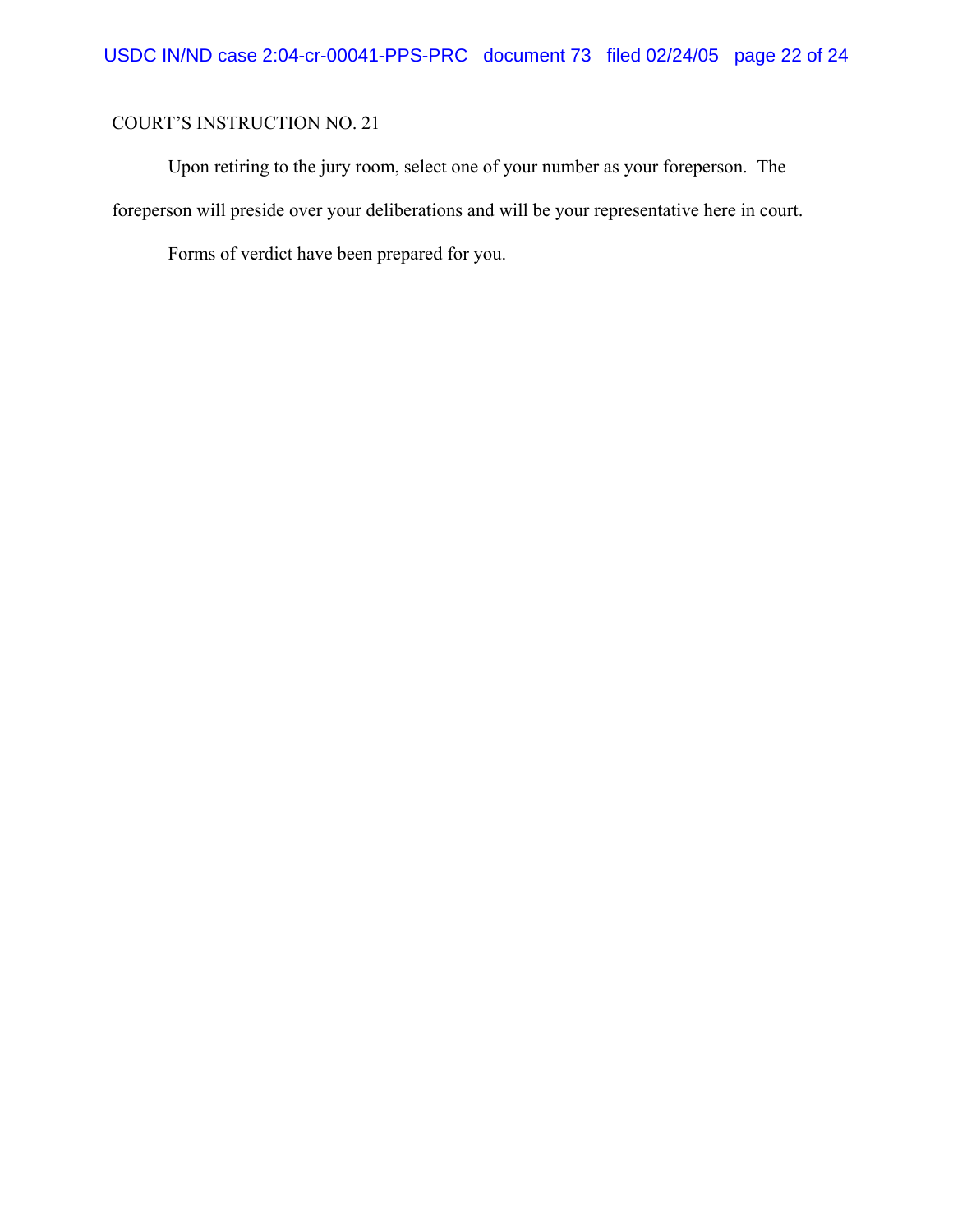I do not anticipate that you will need to communicate with me. If you do, however, the only proper way is in writing, signed by the foreperson, or if he or she is unwilling to do so, by some other juror, and given to the marshal.